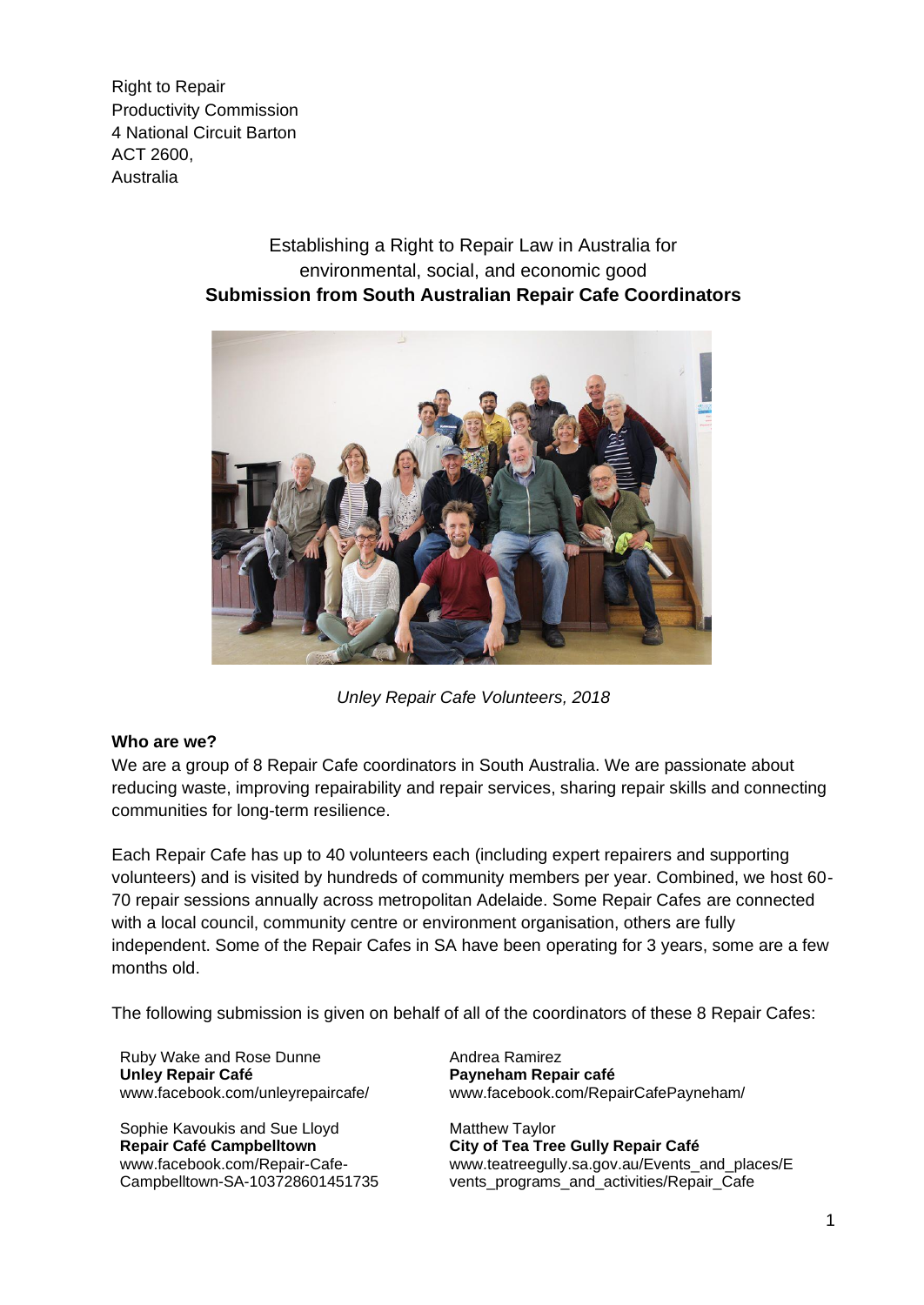Kathy Whitta **Gawler Repair Café** [facebook.com/GawlerEnvironmentCentre](https://www.facebook.com/GawlerEnvironmentCentre)

Sam Cooper **The Hut Community Centre Repair Café** www[.facebook.com/thehutcommunitycentre/](https://www.facebook.com/thehutcommunitycentre/) Paige Le Cornu **Adelaide Repair Cafe** [facebook.com/adelaiderepaircafe](about:blank)

Robert Hart **The Parks Repair Café** www.stemlibrary.space/parks-repair-cafe/

#### **What is a repair cafe?**

In short, Repair Cafes are free community meetings, where volunteers with repairing skills teach local people how to repair their own items.

The Repair Cafe concept first began in the Netherlands in 2009, but there are now more than 1,700 across the world. While Repair Cafes connect and support each other through local and international networks, they are all independent, volunteer-run and each operate slightly differently.

Regardless of the location or specific arrangement of a particular repair cafe, all Repair Cafes share a passion for sharing skills, reducing waste and connecting people. Other key commonalities include:

- A free, (although donations are often welcome) community event, open to all
- A group of volunteers with different repair and problem-solving skills, who bring their own tools and share their expertise, usually one-on-one with visitors
- The philosophy of teaching visitors how to understand and repair their own items rather than doing it for them
- Rejecting capitalist ideals of high production, fast and mindless consumption, planned obsolescence and unsustainable use of resources (including human resources)
- Offer other concurrent activities like produce swaps, tool shares, recycling initiatives and tea/coffee



*Unley Repair Café:*

- *Above - Volunteer Gordon, with an unrepaired (but diagnosed) Kenwood*
- *Right – in full swing, 2019*

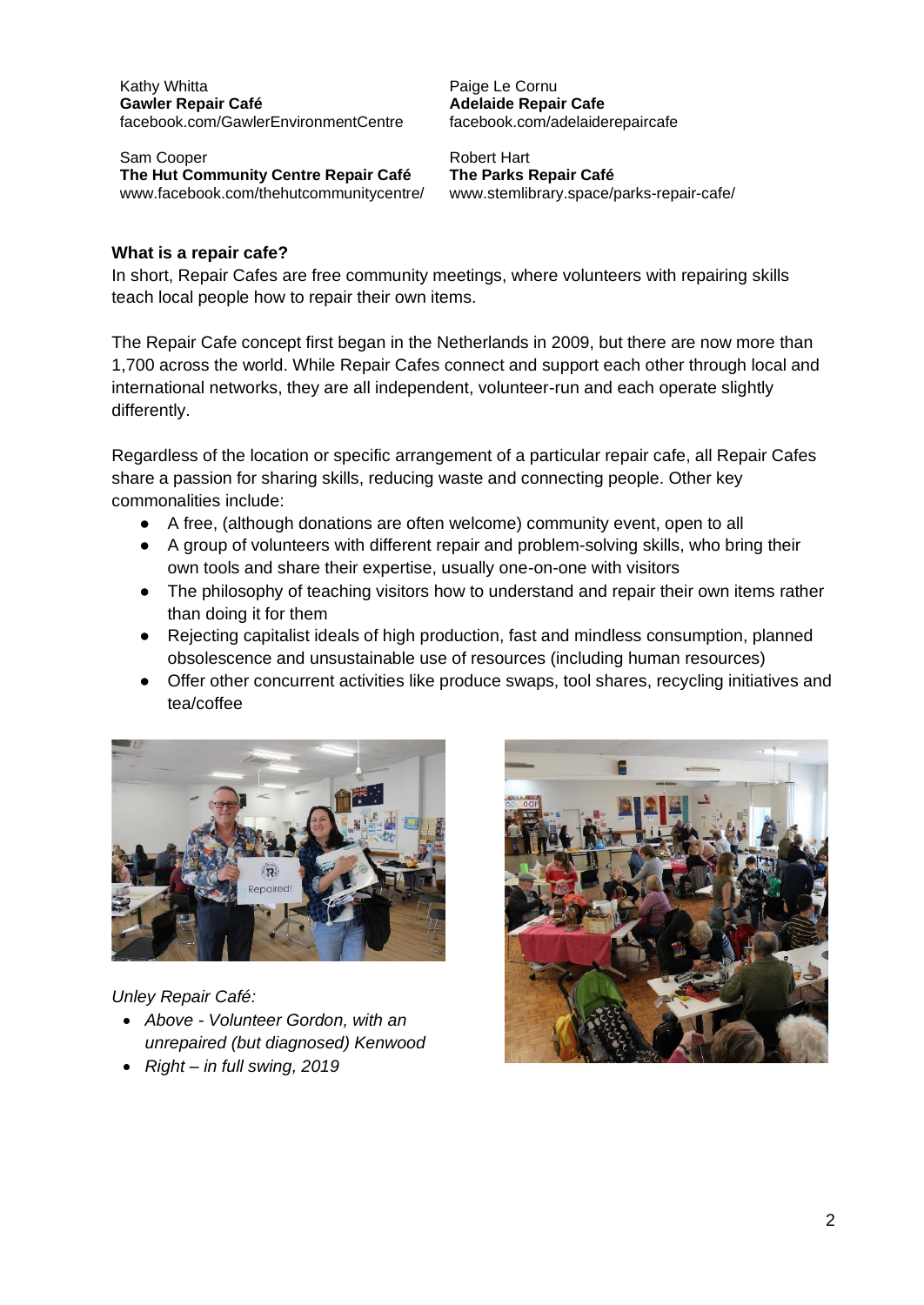### **Why repair cafes?**

Repair Cafes exist for a large number of positive reasons, which can be explained simply across the 3 pillars of sustainability:

**Environmental** 

- **Minimising waste** repairing an item rather than throwing it away reduces the amount of broken items that end up as waste to landfill
- **Minimising resource needs** by extending the life of an existing item and negating the need to purchase a new one, we reduce the demand on materials needed to fabricate said new item
- **Minimising carbon emissions** repairing reduces transport miles needed to purchase an entire new item (parts likely to weigh less, have less material demand)
- **Encouraging environmental behaviours** The existence of repair cafes helps to shift people's headspace around their consumption and purchase choices, encouraging them to think about the design, fabrication, materials and lifespan of items. This in turn encourages people to consider and often reduce their broader impact on the environment.

### Social

- **Working together** repair sessions connect diverse people over a common problem or interest - this helps build goodwill among facets of society that wouldn't otherwise link together
- **Community capacity-building** helping visitors to understand, diagnose and repair their item builds skills, knowledge and confidence in the person to do so again, and to experiment with other making/repairing/problem-solving in the future
- **Rewarding experiences**  research has shown that volunteering (including at a repair cafe) improves mental and physical health, increases community goodwill and generosity
- **Local community bonding** while Repair Cafes are usually not geographically bound, they tend to attract people from a local radius, allowing them to connect over local issues and support each other in different ways
- **Preserving endangered skills** passing unique repair skills between communities and generations helps retain those skills for myriad benefits

## Economic

- **Sharing economy** a more sustainable use of resources and fostering goodwill, giving and honesty
- **Saving money on new items** for the vast majority of the time, fixing an existing item is cheaper than buying a new item (save for the times when those items are designed in such a way to actively be expensive to repair, to discourage repairing)
- **Saving money on repair services -** fixing at a repair cafe with the help of volunteers is significantly cheaper (and therefore accessible to those on low/no income or other expenditure requirements) than visiting an official repair shop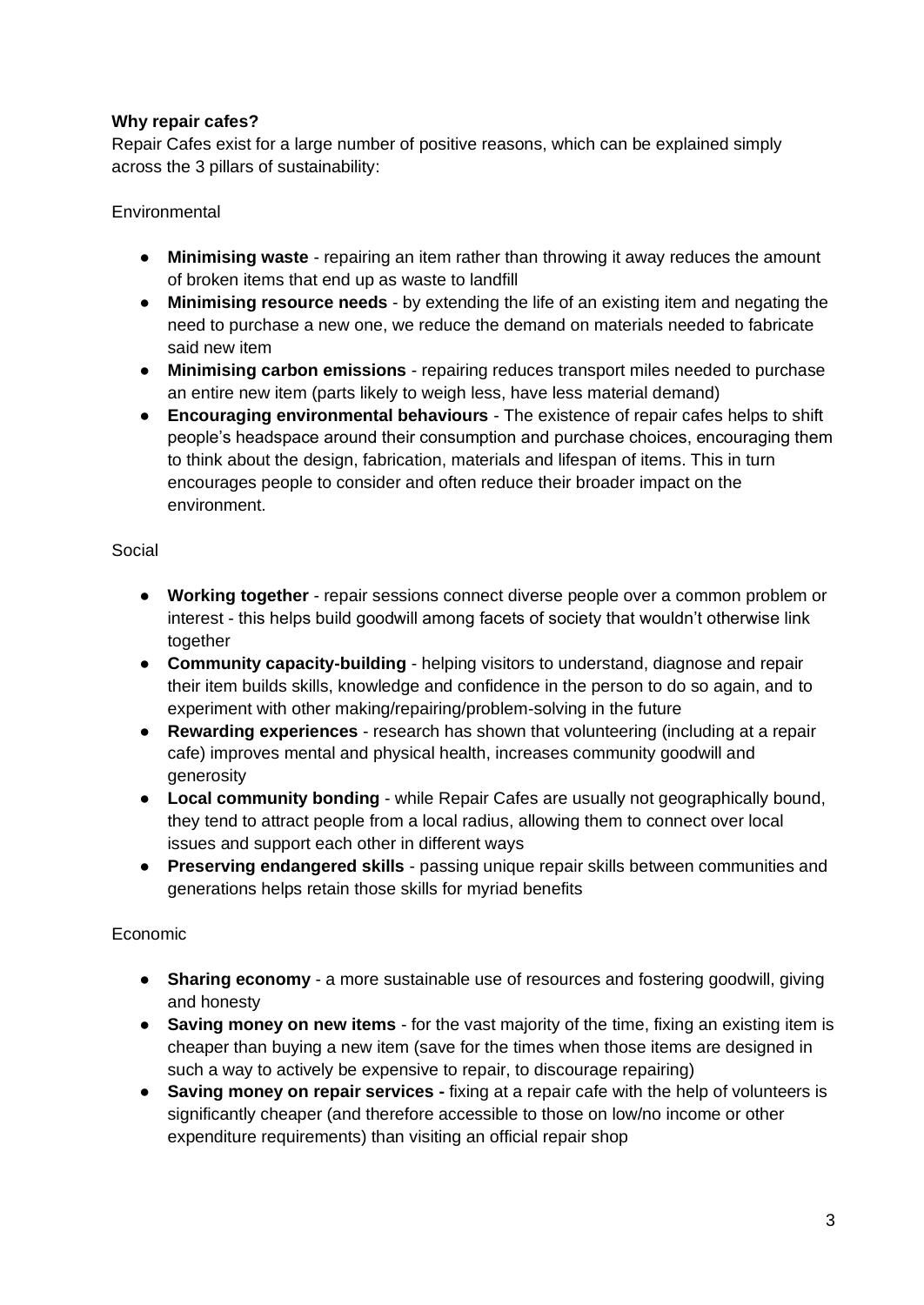#### **Connection between Repair Cafes and Right to Repair**

Repair Cafes are at the coalface of non-commercial repair in Australia. Repair Cafes witness first-hand the negative environmental, social and economic effects of planned obsolescence, poor design and low-quality materials. We see on a hyper-regular basis the challenges that citizens have when their items break prematurely and/or are unable to be repaired, and the waste that this creates. We therefore have a very strong link to the opportunities that a Right to Repair legislation could offer.

#### **Our position on a Right to Repair**

We write in strong support of a Right to Repair law in Australia. We believe this law should uphold and promote the three pillars of sustainability as listed above, and include all elements outlined in the answered sections below.

Thanks for your consideration and for doing what is required to ensure circular economy, long term sustainability and environmental stewardship.

Please do not hesitate to get in touch with us if further information is needed.

Yours sincerely, SA Repair Cafe Coordinators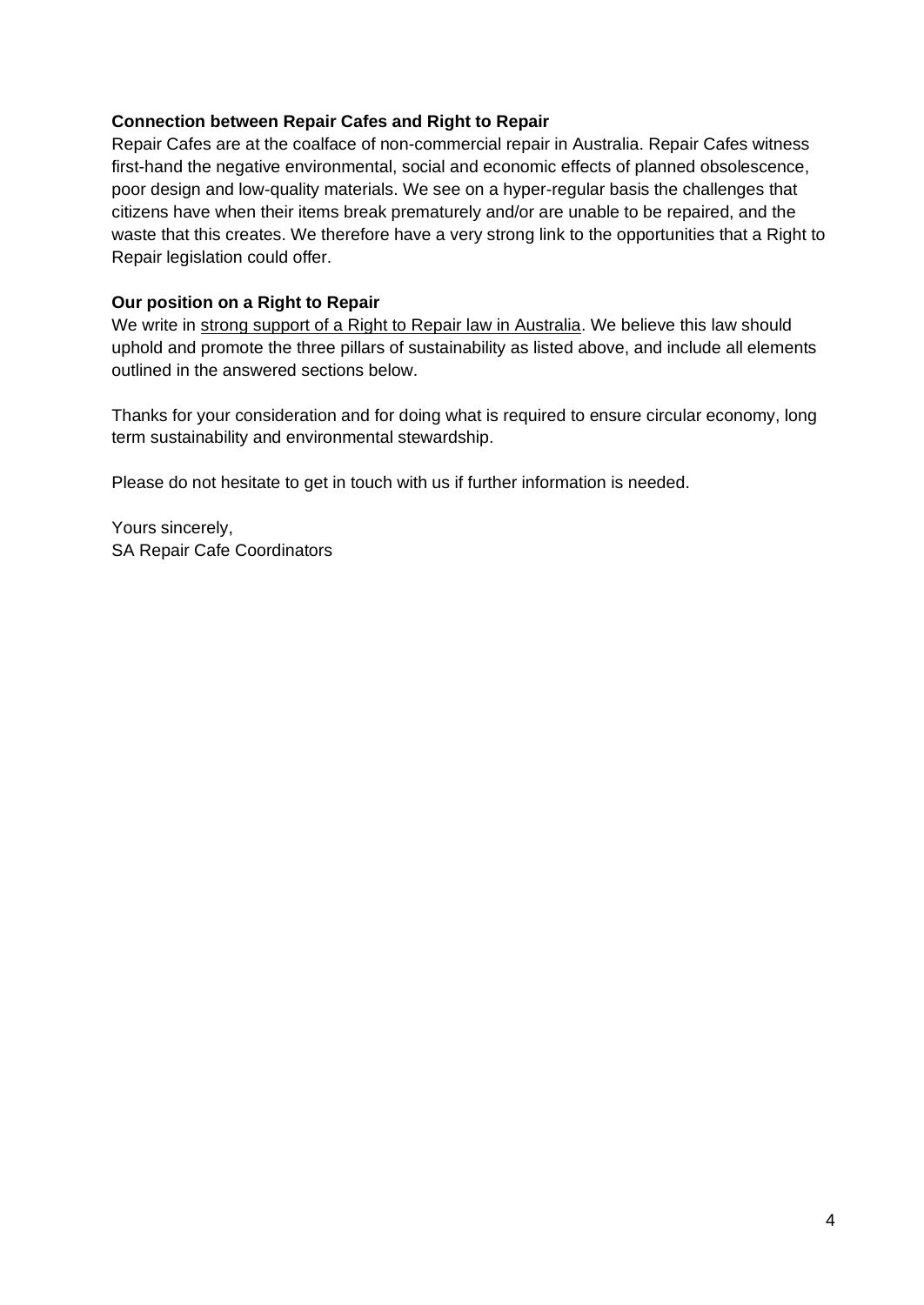#### **INFORMATION REQUEST 1**

#### *What would a 'right to repair' entail in an Australian context? How should it be defined?*

A Right to Repair law should consider all the elements of product life cycle, repair accessibility, and supporting repair industries. To be successful, and have true social, environmental and economic benefits, it should include the following:

#### **1. Better design laws**

A Right to Repair Law must begin at the design end, ensuring new products created are done so with values of durability, sustainability and repairability in mind. A Right to Repair law should mandate that all new items:

- Are built to last banning planned obsolescence. Manufacturers should have to comply with durability and lifecycle requirements, and these should be set at a minimum with environment and social needs prioritised.
- Long-life or easy to repurpose materials
- All new items can be disassembled into component parts that are individually repairable/replaceable
- Built with repairability as a focus

Addressing product durability and repairability at the start of their life will significantly reduce waste as well as lessen the load on repair services.

Thought also needs to be given to how such laws are enforced and applied given that a large proportion of goods sold in Australia are imported.

### **2. Active repair promotion**

Beyond the design and manufacturing stages of product creation, legislation around a Right to Repair Law should address the barriers to consumers choosing to repair over discarding and replacing with new purchases:

- Ensuring accessing repair services and purchasing replacement parts is cheaper than replacing the broken item
- Items purchased to be provided with information on how repairs can be made, where to go for repairs and the tools that will be required.
- Ensuring consumers have easy, affordable access to replacement parts and tools should they be required.

### **3. Support for repair services**

In the interests of waste reduction, STEM innovation, and the support of makers, thinkers and inventors, successful and holistic Right to Repair legislation should include parameters for activating repair services and communities, for example:

- Funding Repair Cafes
- Funding Makerspaces
- Supporting design innovation for durability
- Training and activating local Repair Corps

#### An example of this in action is as follows:

*Product X was built in 2019 and has inbuilt planned obsolescence - that is, low durability. An aspect of the product is now malfunctioning. A repairer has been able to diagnose the issue, but*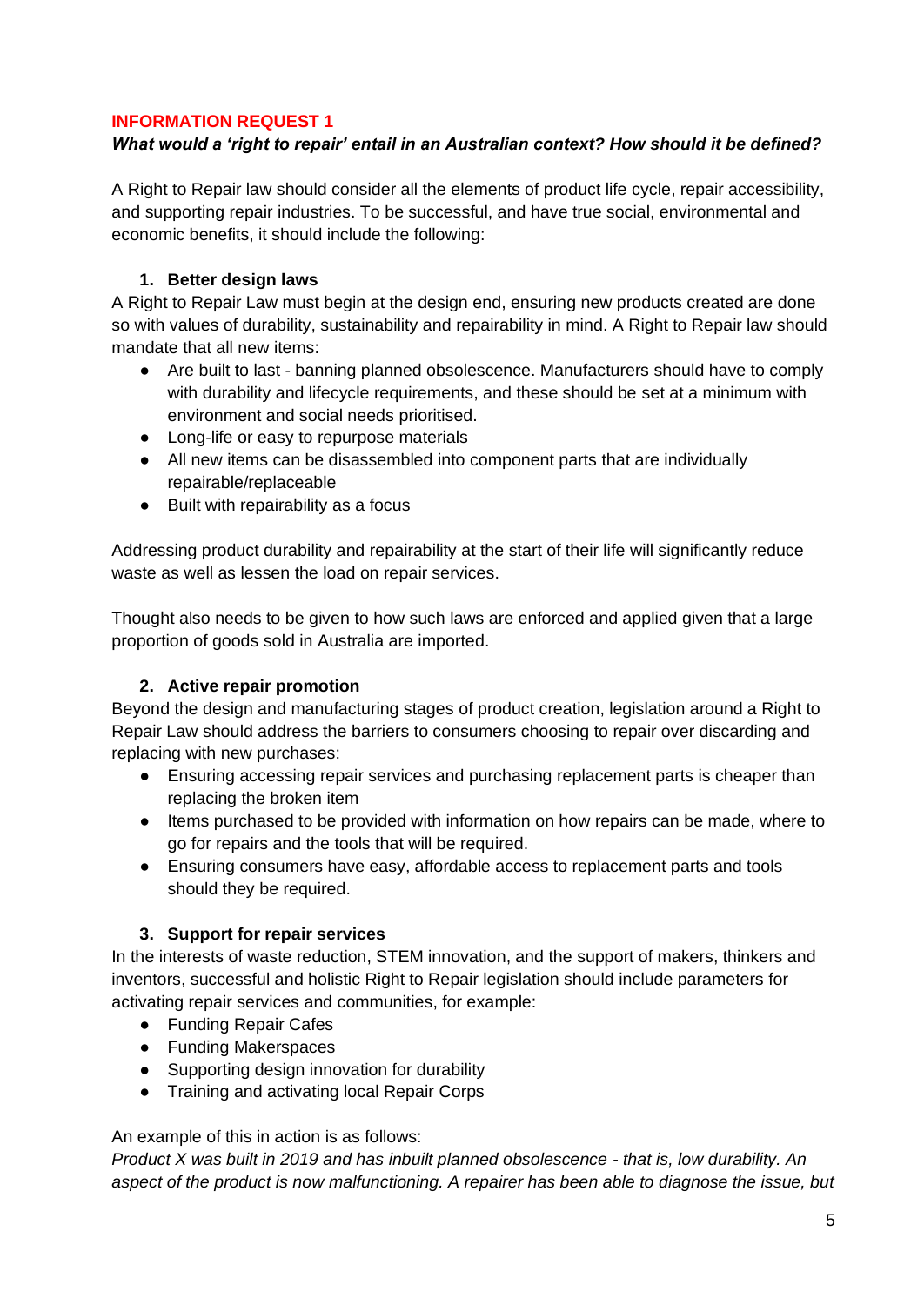*the part required is not commercially available, as the item is no longer manufactured. Product X is taken to a local Repair/Makerspace, where the part required is 3D printed - thus the item is rendered repairable with the collaborative support of repairer, maker, and repair/maker tools and machinery. The outcome is positive for environmental reasons (low waste), social reasons (collaboration and innovation building skills and connection in the community) and economic (product owner is able to extend the life of owned product, repairer and maker skills are appropriately valued).*

True Right to Repair means supporting and activating those margins of society that have the repair and design tools and skills, which can be put to use for environmental and social benefit.

### **INFORMATION REQUEST 2**

#### **a) What types of products and repair markets should the Commission focus on?**

The Commission should focus on household appliances - these are poorly made with nondurable materials, frequently break or have faults, are challenging for the average person or repairer to repair (or are designed in such a way to be unrepairable). They are so cheap to buy that often a new version of the same item is much cheaper/easier than taking the time or effort to repair, and thus these items contribute to a significant amount of waste (especially since they often have a variety of toxic and/or non-recyclable parts).

Items we see most commonly in our repair cafe sessions include the following: **Electrical** 

- Kitchen appliances
	- ➢ Toasters
	- ➢ Blenders, bullets
	- ➢ Stick mixers
	- ➢ Kettles
	- ➢ Sandwich press machines
	- ➢ Coffee machines
- Bedroom appliances
	- ➢ Fans
	- ➢ Heaters
	- ➢ Lamps
- Bathroom appliances
	- ➢ Hairdryers
	- ➢ Straighteners
- Garden appliances
	- ➢ Outdoor lights
	- $\triangleright$  Solar lights
	- $\triangleright$  Fairy lights



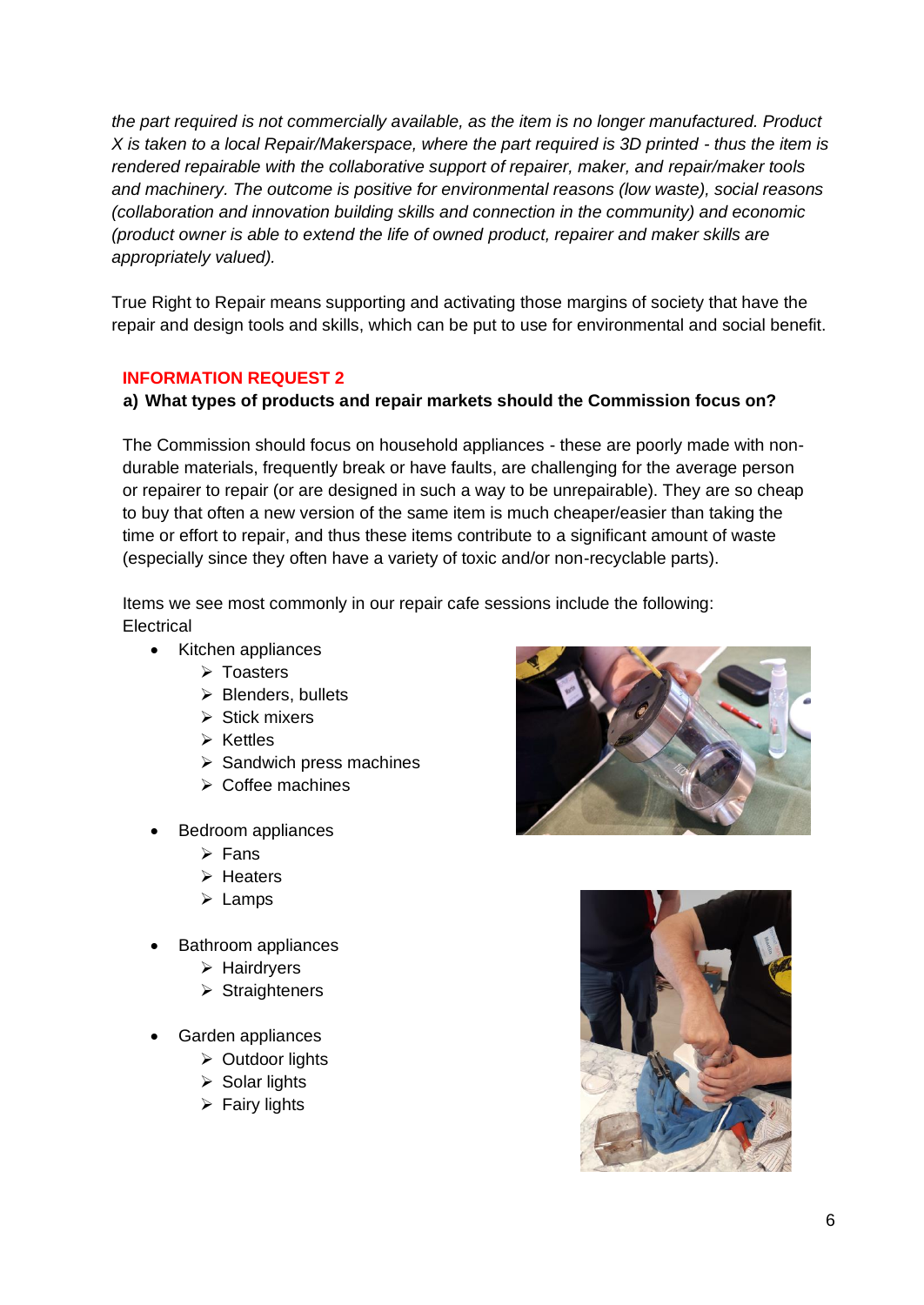Outside of the electrical realm, we also see:

- Furniture
	- ➢ Chairs
	- **Mechanical** 
		- ➢ Garden tools
		- ➢ Umbrellas
- Textiles/Clothing
	- ➢ Zip replacement
	- ➢ Handles



Items that use a lot of resources in their manufacture should also be prioritized.

**b) Are there common characteristics that these products share such as embedded technology and software or a high/low degree of product durability), and which characteristics would allow policy issues to be considered more broadly?**

Refer to answer 2 c) below.

**c) If there are particular products that the Commission should focus on, what are the unique issues in those product repair markets that support such a focus?**

At the Repair Cafe, we find that items are commonly unable to be repaired because of one or several of the following reasons:

- Poor product design, not compatible with repairability, for example:
	- unable to be taken apart (either on purposefully or incidentally) to diagnose the issue
	- Unable to be separated into component parts to fix one aspect of the item
	- Requires a specific, expensive or not publicly available tool
	- Materials are non-durable and hard/impossible to repair
- Unavailable parts
	- The parts required to fix the product do not exist
- Cost prohibitive cheaper to buy a new one than get a part (or pay for speciality repair/diagnosis service)
- Electrical components for many repair cafes who do not have a qualified electrician on site, electrical defects are a common reason for being unable to repair an item. Without accreditation, Repair Cafes volunteers are unable to fix electrical defaults, and to seek these services commercially is often cost prohibitive to the visitor.
- Unable to identify the fault product does not come with a manual or issue is otherwise unclear

For whatever the reason, an unsuccessful repair at a Repair Cafe ultimately means these products enter landfill, and resources are required to make and transport the new item.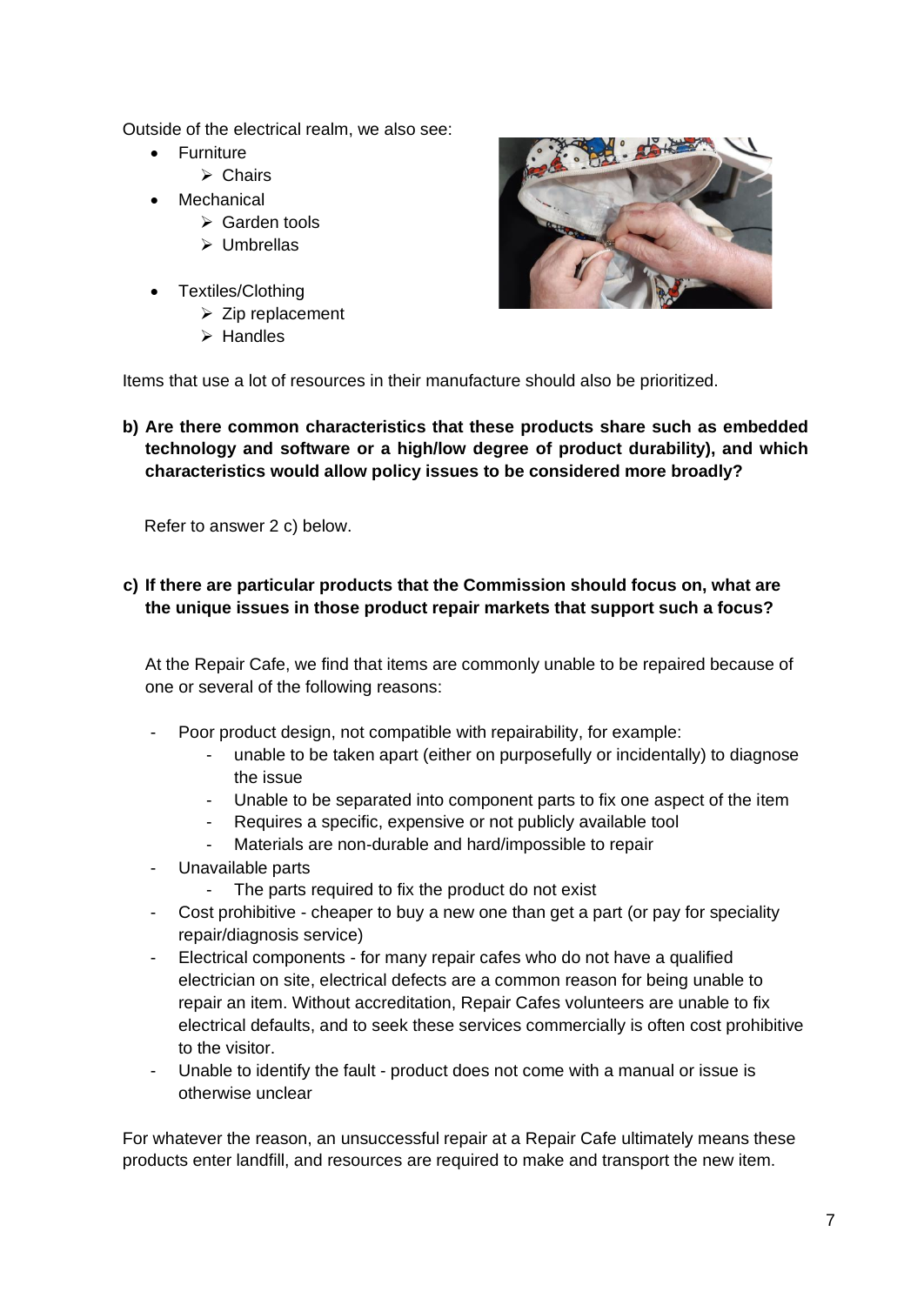*"I have numerous pairs of secateurs at home that no longer open and close but due to their design cannot be repaired. A really old pair of secateurs was brought in to our knife sharpener who confirmed that they were at least 60 years old and besides needing some sharpening were still in great condition. He could tell this from the materials, design and construction of the item. He loves restoring items like this because with maintenance they can last another 2 generations and really are a thing of beauty not just a tool."*



*Repair Cafe Campbelltown, SA*

#### **INFORMATION REQUEST 3**

*a) Do the consumer guarantees under the ACL provide adequate access to repair remedies for defective goods? If not, what changes could be made to improve access to repair remedies? Are there barriers to repairing products purchased using new forms of payment technologies, such as 'buy now pay later'?*

These guarantees are insufficient. They do not encourage repair as they do not require the release of manuals, easy access to tools or access to repair services. They also require the person to prove they purchased the item - thereby discouraging a second hand market (which is important for both affordability of items and for reduction of waste).

The guarantees are limited as they also do not stipulate that products must be designed in a way to improve their life and repairability.

Evidence that the guarantees are insufficient include:

- Repair remedies are often not available to the public
- Manuals, tools and parts not shared at time of purchase and not easily accessible
- Can be expensive
- Companies require proof of purchase
- Guarantees often are for 12 months, but appliances etc should last for 10 years or more.

Furthermore, people are not aware of their rights as the information from ACL is not shared at the time of purchase.

Changes should also include all those things listed in Information Request 1.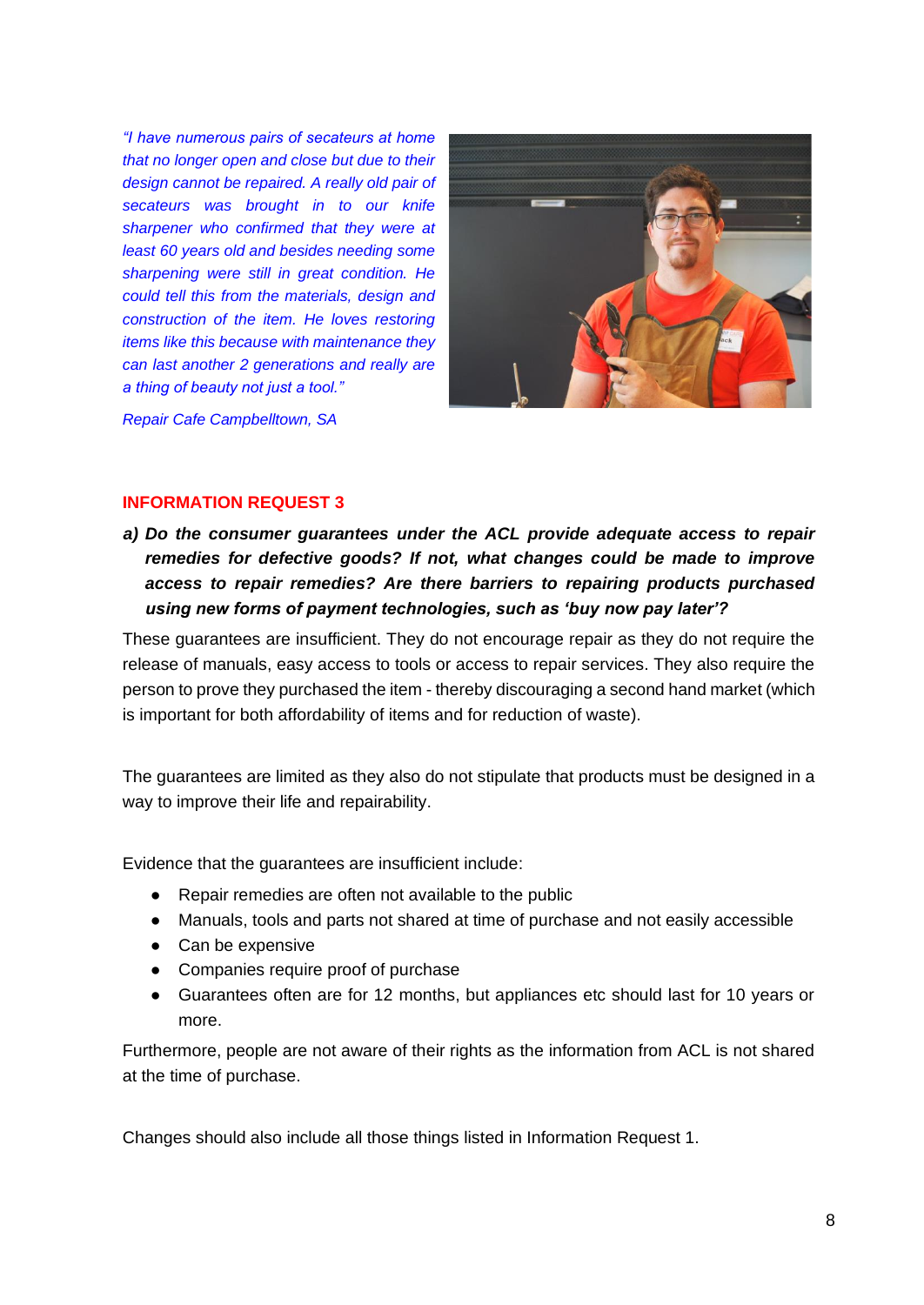The idea that buy now, pay later technologies could be a barrier is an excuse to OEMs or distributors to avoid offering repair opportunities. Regardless of who owns the item or how it was purchased, the information should be readily available online around how to repair the item.

# *b) Is the guarantee of available repair facilities and spare parts effective in providing access to repair services and parts? Or is the opt*‑*out clause being widely used, making the guarantee ineffective?*

See 3 a) above.

# *c) Should consumer guarantees seek to balance the broader societal costs of remedy choices (such as the environmental impacts of replacements) with consumer rights, and if so how? For example, should repairs be favoured as a remedy?*

Repairs should be absolutely favoured as the default remedy, for environmental and social sustainability. This will;

- force manufacturers to consider repair ability of their item
- have significant environmental benefits
- have all other benefits as listed above in the attached letter, section 'Why Repair Cafes' (page 3)

As it currently stands, retailers and manufactures tend to replace rather than repair items under warranty.

*d) Are consumers sufficiently aware of the remedies that are available to them,*  including the option to repair faulty products, under the ACL's consumer *guarantees?*

# *If not, would more information and education be a cost*‑*effective measure to assist consumers understand and enforce guarantees? What would be the best way to deliver this information? What other measures would be more effective?*

From the experiences of Repair Cafes, it appears that a lot of consumers are not aware which is why they visit Repair Cafes. Efforts to increase awareness and educate the public should be pursued but should not be the only course of action in addressing the Right to Repair issue.

- Information should come with every item
- Information should be promoted on online stores, including second-hand selling platforms such as Ebay, Gumtree
- Outline whether these rules override product warranties
- Information should be available in various languages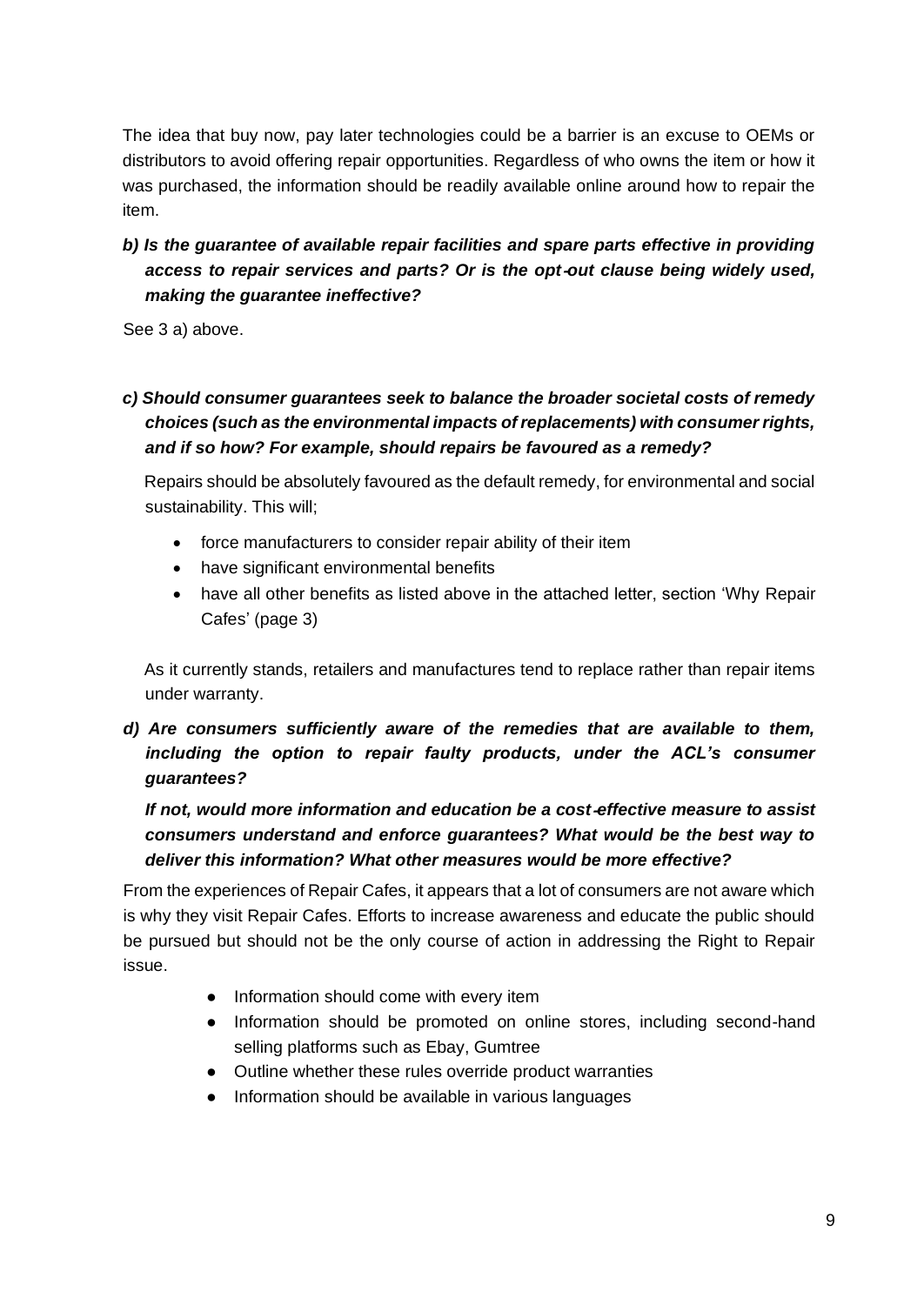#### *INFORMATION REQUEST 4*

- *a) The Commission is seeking information on the nature of repair markets in Australia, including detailed data on the repair markets for specific products, covering:*
- **·** *market size — by employment, revenue, number of businesses, profit margins*
- **·** *market composition — such as market share between authorised, independent and DIY repairers.*

Repair Cafes are not technically part of the repair market, in that they do not employee people nor do they seek to make a profit. Nonetheless, we repair a large number of items annually which helps to save them from landfill. Unfortunately, there is also a large number of items which we are unable to repair because of design faults, lack of parts, etc.

For example, the Unley Repair Cafe, which is just one of the Repair Cafes in South Australia, has seen a total of 845 items (2152kg) over 19 sessions, approximately 57.6% of which are repaired. The Campbelltown Repair Café which ran 4 trial sessions in 2020 saw 138 items of which 80% were successfully repaired.

# *b) Is there any evidence of a difference in quality, safety or data security between authorised repair networks and independent repairers? Are there ways to address concerns around quality, safety or data security while promoting a vibrant independent repair market?*

We do not believe there is a difference in safety or security with repairing at a Repair Cafe versus an official repair network. The only difference is that the item may be less likely to be repaired, as the volunteer repairer is problem solving, and experimenting, and often having to repair a large number of diverse items (as opposed to a specialised repairer who may focus on one type of item).

We believe the concerns around data security are a myth used to perpetuate the barriers to independent repair. One way to combat these concerns could be: establishing a free and easy way for repairers to be certified. This might look like a quick online test, which also serves as a portal for them to register their intentions to be responsible around data. This register could be accessed by others in their area, keen to employ their repair services - both improving access to repair and encouraging repairers to be certified.

*c) Are there available examples of the contracts between OEMs and authorised repairers? Do these contracts limit effective competition in repair markets (such as by limiting the number and reach of authorised repairers or requiring authorised repairers to not be authorised by a competing brand)?*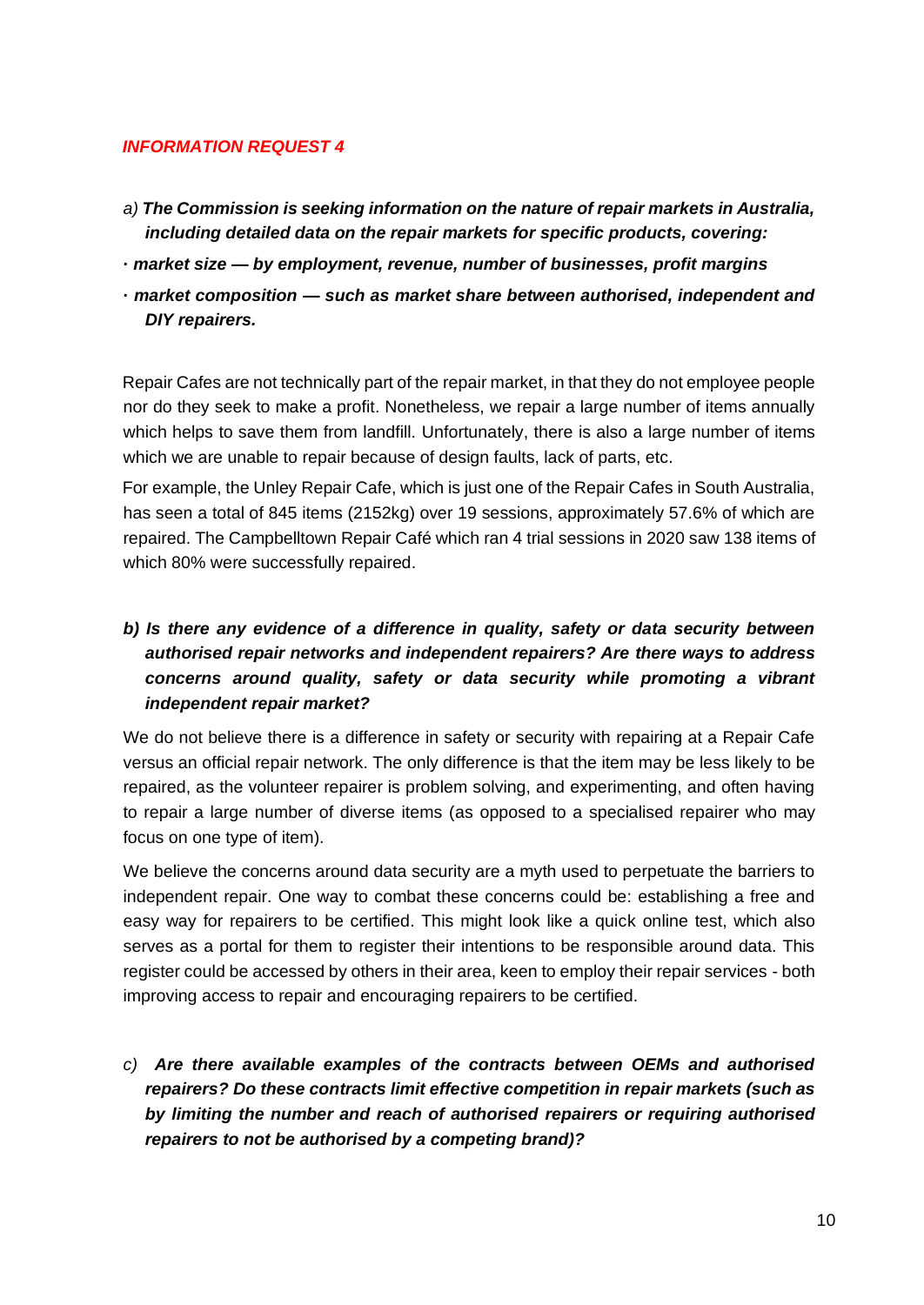**·** *What is the process to become authorised? Is it open and competitive?* N/a

- *d) Are there specific examples or other evidence of practices by OEMs or their authorised repairers that create barriers to competition in repair markets?*
- **·** *Do other factors also create barriers to competition in repair markets, such as short*‑*sighted consumer behaviours, switching costs, poor information availability or consumer lock*‑*in?*

Many OEMs will state that warranty is void if a consumer visits a non-authorised repairer or attempts a repair themselves. This actively discourages repairing and loses the many benefits that repairing offers.

- *e) What is the relationship between the intensity of competition in the primary product market and the risk of consumer harm from a lack of competition in repair markets? Can competitive primary markets compensate for non*‑*competitive repair markets?*
- **·** *Is an absence of effective competition in the primary market a necessary condition for consumer harm from non*‑*competitive repair markets?*
- **·** *To what extent would measures that enhance competition in the primary market address concerns about a lack of competition in repair markets?*

Competitive primary markets will never compensate for non-competitive repair markets. Consumers will be driven by price and accessibility, so it is the role of decision-makers and these laws-to-be to improve repairability, access to repair services and support for repair services.

We believe that competition in both primary and repair markets is not the issue here. The true problem is:

- The way things are made and designed which prevent and discourage repair
- Large corporations establishing complex warranties and discouraging repair
- The lack of information for consumers around how to repair, their repair rights, access to parts, tools and services
- The lack of support for repair services, training and opportunities
- *f) Are the restrictive trade practices provisions of the CCA (such as the provisions on misuse of market power, exclusive dealing or anti-competitive contracts) sufficient to deal with any anti*‑*competitive behaviours in repair markets?*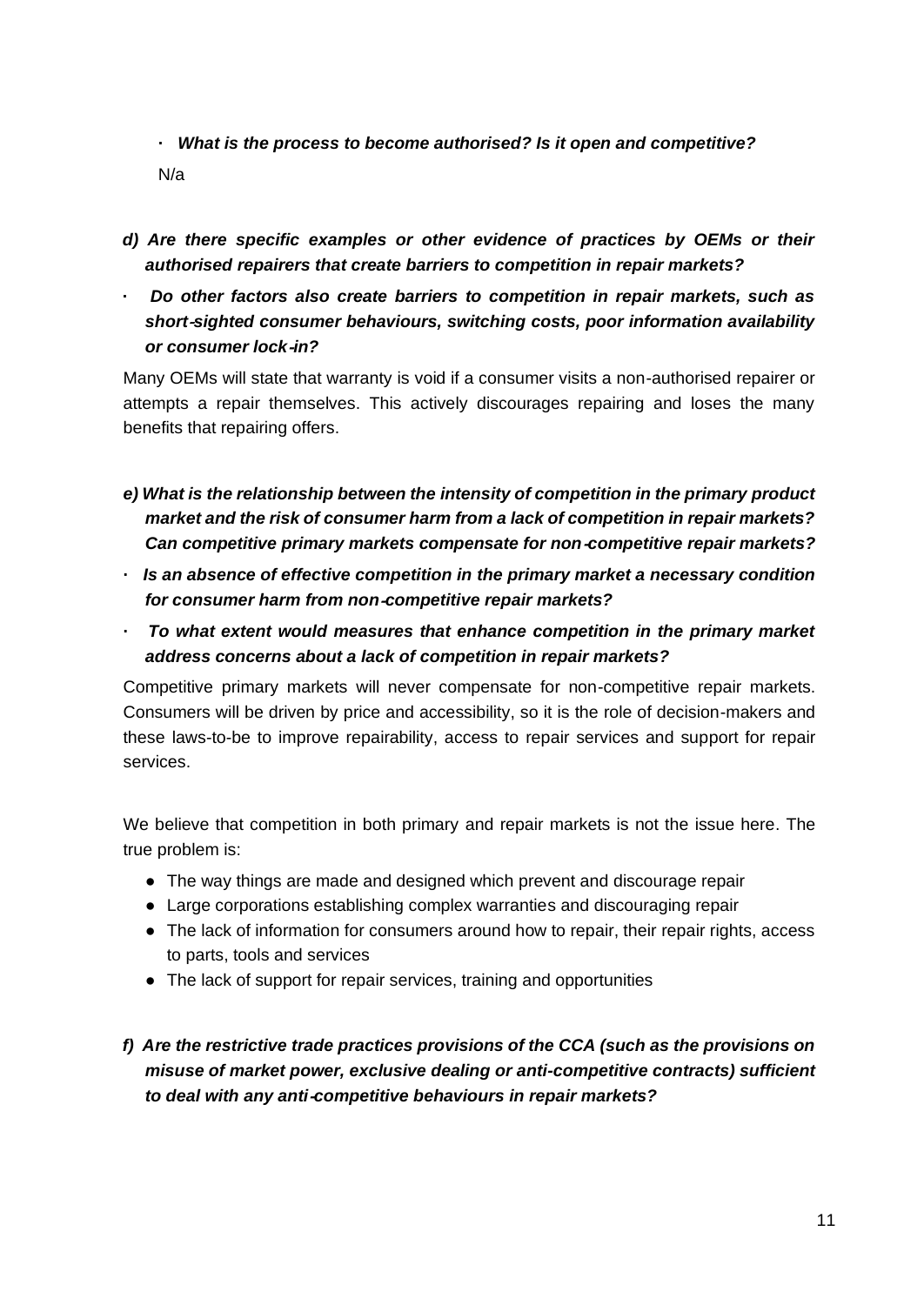It would appear not, as anti-competitive behaviours are still rife, discouraging independent repair diversity and opportunities. This is evident in the lack of affordable, accessible repair options.

Again, the bigger problems here are as listed in e) above.

- *g) What policy changes could be introduced if there is a need to increase competition in repair markets and improve consumer access to, and affordability of, repairs?*
- **·** *What are the costs and benefits of any such proposal to the community as a whole? How does it balance the rights of manufacturers and suppliers, with those of consumers and repairers?*

See Information Request 1 above.

### *INFORMATION REQUEST 5*

## *a) To what extent do current IP laws already facilitate repairs by consumers or independent third parties (e.g. the spare parts defence under the Design Act)?*

It is clear that current laws do not facilitate broad-scale independent repairing, as repairing is still uncommon, waste is still high and knowledge of/access to repair resources and services is low.

## *b) Are there any aspects of IP laws where consumers' rights with respect to repairs are uncertain?*

It is clear that current laws are uncertain, as repairing is still uncommon, waste is still high and knowledge of/access to repair resources and services is low.

- *c) Do current IP protections (e.g. intellectual property rights, technological protection measures, end*‑*user licencing agreements) pose a significant barrier to repair in Australia? If yes, please comment on any or all of the following:*
- **·** *the specific IP protections that prevent consumers from sourcing competitive repairs and/or inhibit competition in repair markets*
- **·** *the types of products or repair markets these barriers mainly affect*
- **·** *the prevalence of these barriers*
- **·** *the impacts of these barriers on third party repairers and consumers (e.g. financial cost, poorer quality repairs)*
- **·** *options for reducing these barriers and their associated benefits, costs and risks (including potential impact on market offerings).*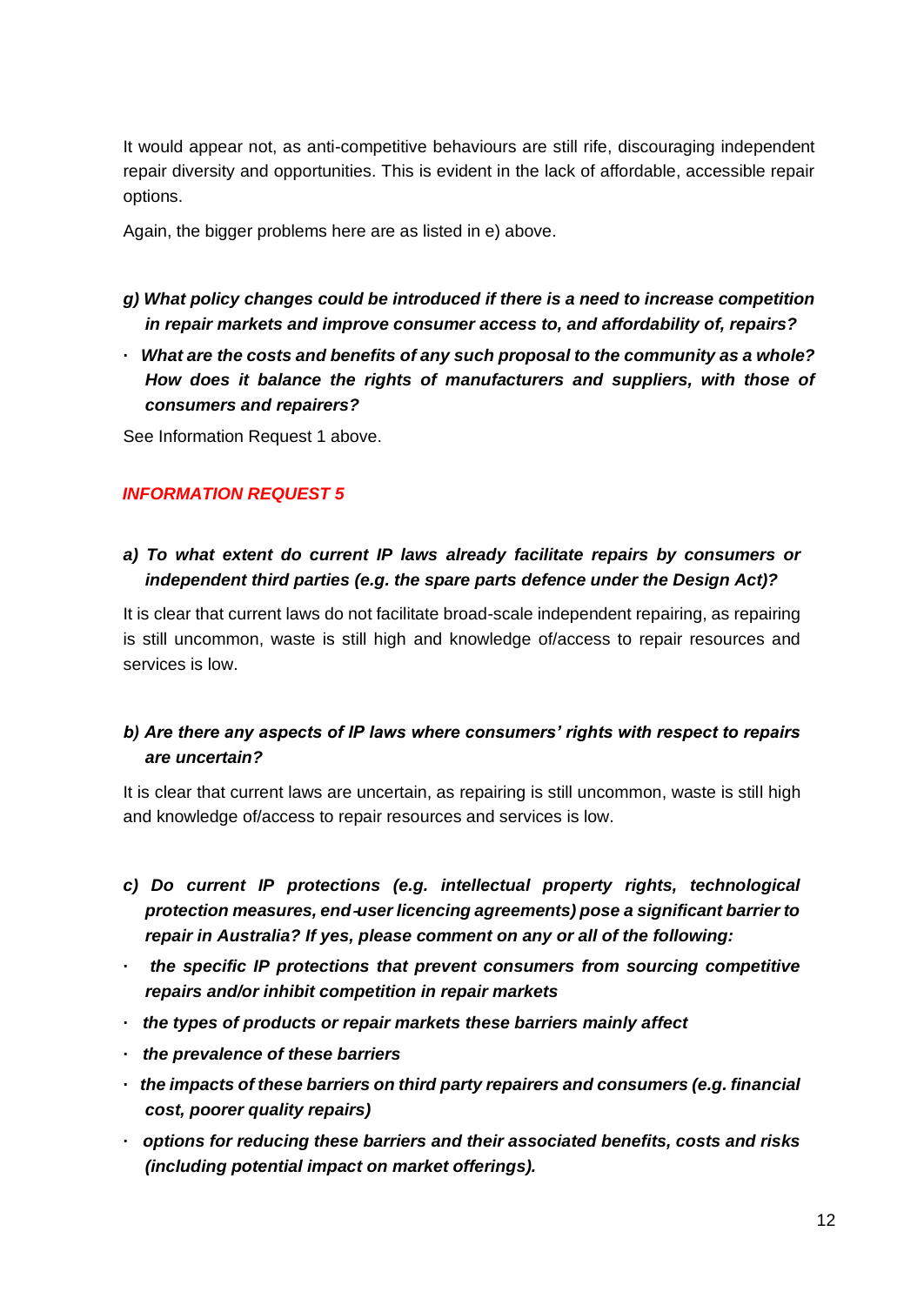Yes, these laws continue to pose a barrier to repair - consumers and independent repairers are often unable to access the information, tools and parts they need to undertake successful, long-lasting repairs.

These limitations (and their negative environmental, social, and economic impacts) could be reduced with better legislation that prevents the with-holding of crucial information pertaining to items, their functioning, structure and their repairability.

# *d) In what ways might government facilitate legal access to embedded software in consumer and other goods for the purpose of repairs? What are the pros and cons of these approaches?*

Through enacting stronger legislation which mandates OEMs and outlets to provide all information to consumers about the product when they purchase it. This information should also be accessible online to all, so that if a person purchases the product second hand, or has the product for a long time, they still have access to all the information needed to extend the life and sustainability of their item.

The pros to this include more repairing, less waste to landfill and more responsible use of human and natural resources. The only clear 'con' is that the original manufacturer might lose some money in the longer-term as the originally purchased item lasts longer, so a consumer does not need to purchase (an) additional item(s) - but this con is truly a pro for social and environmental sustainability.

### *INFORMATION REQUEST 6*

# *a) What evidence is there of planned obsolescence in Australian product markets? Do concerns about planned obsolescence principally relate to premature failure of devices or in them being discarded still working when more attractive products enter the market?*

Planned obsolescence is clear in all markets that encourage you to buy more, that are constantly creating new models, and that do not offer high-durability, high-quality products with lifecycle assurances and appropriate warranties. Of course it is in the interests of large companies to make sure their products "time out" soon enough so that they make a large profit, but not too soon that the person is disappointed enough that they will turn to a different brand.

Both of these concerns (premature failure AND perceived obsolescence through the desirability of a newer model) are a major factor in perpetuating all the negative social and environmental impacts of planned obsolescence.

It is clear that planned obsolescence is still rife as the number of products that we see in our Repair Cafes have broken within a couple of years of purchase, but really, they should be built to last for several years further. See list of commonly repaired items Qu 2(a).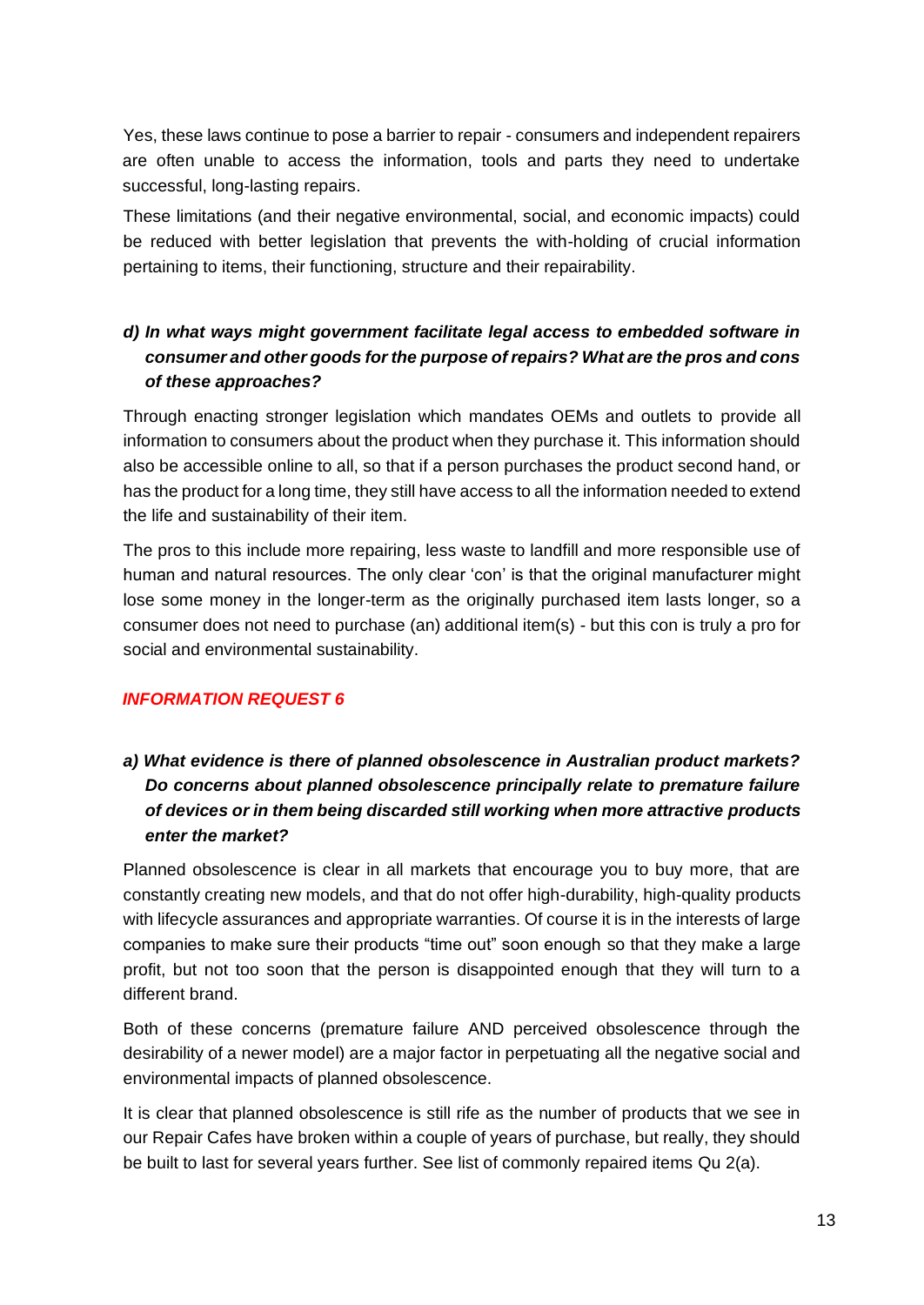# *b) How can the Commission distinguish between planned product obsolescence and the natural evolution of products due to technological change and consumer demand?*

By doing a study into the longest lasting product of that type of item and using it as benchmark for all others. The Commission should challenge and mandate producers to design and manufacture the longest lasting, most sustainable and repairable items possible. This would help to combat waste, other negative environmental impacts of fast production, and all of the social implications that arise from overproduction and overconsumption.

### *c) How does planned obsolescence affect repairers, consumers and the broader community in Australia?*

It prevents repair effectiveness, as planned obsolescence comes hand in hand with unavailable parts and tools, hard-to-repair items, and low product material durability.

It affects consumers as they must spend more on items and are tricked into thinking their original item is not worth repairing.

It affects the broader community in Australia as we must suffer the negative environmental consequences of too many products being made and sold and wasted unnecessarily, and our economy continues to be unsustainably based around the myth of needing another 'thing'.

# *d) What measures do governments currently use to prevent planned obsolescence or mitigate its effects (in Australia and overseas)? How effective are these measures?*

A number of other countries and places (including in the USA and Europe) are investigating or have implemented the banning of planned obsolescence through various means. This should be for the Productivity Commission to research as part of their investigation into Right to Repair.

# *e) What are the benefits, costs and risks of Australia adopting measures similar to those currently used overseas, such as product design standards and reparability ratings?*

There are infinite benefits to adopting these measures - reducing consumerism, reducing waste, reducing pollution, reducing the use of finite resources, improving STEM skills and product attachment, improving innovation, improving the value for money on products that are built to last.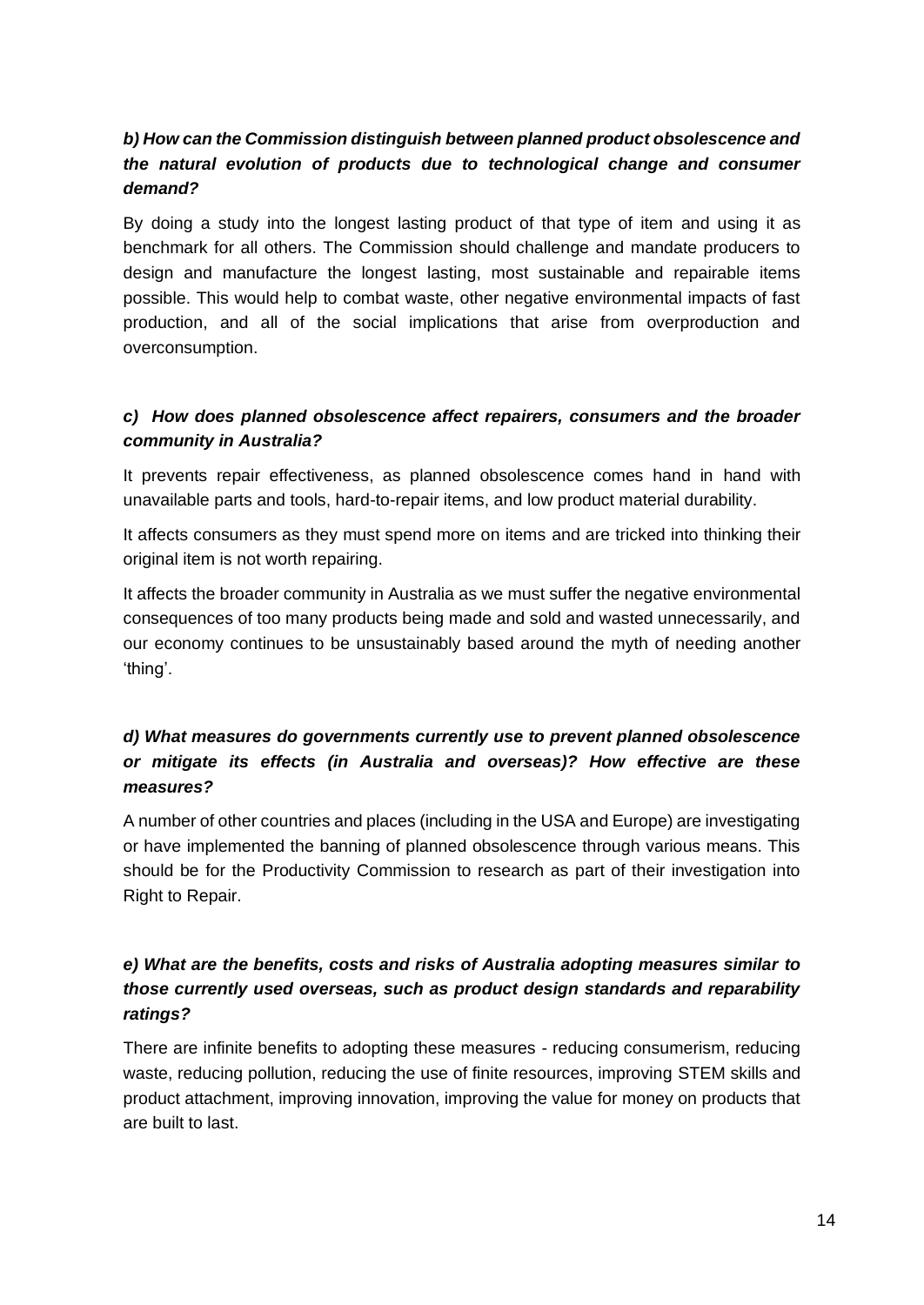The only 'con' is for large companies that will never pay the price of their negative environmental impacts. We should not weigh up the profit margins of exploitative companies against the protection of vulnerable communities and the environment.

In this instance, the long term benefits significantly outweigh the costs.

## *f) Do consumers have access to good information about durability and reparability when making purchases? If not, how could access to information be improved?*

Customers have little to no information about durability and repairability when making purchases. There is no standardised system for consumers to compare products, and there is not a focus on this as important. For all the benefits of product longevity and repair, there should be a standardised rating system that every product is sold with, which covers durability and repairability, along with how to repair the item, how to access spare parts, tools and repair services.

### *INFORMATION REQUEST 7*

*a) What data are available on the amount of e*‑*waste generated in Australia?*

**·** *What data is there on the composition of e*‑*waste in terms of particular materials (such as hazardous materials) by product type?*

# **·** *How does hazardous e*‑*waste compare to hazardous general waste in its prevalence and risks? Is there merit in distinguishing between hazardous e*‑*waste and non*‑*hazardous e*‑*waste? And if so, how could this be done in practice?*

The Productivity Commission should contact known electronic recycling depots, including Electronic Recycling Australia (details below), and councils, to access this information.

Electronic Recycling Australia [301 Grand Junction Road, Ottoway, SA, 5013](https://goo.gl/maps/8snLuDYuWFaa7LQ87) P: 08 8374 2276 E: info@erecyclingaustralia.com.au W: www[.electronicrecyclingaustralia.com.au](https://electronicrecyclingaustralia.com.au/)

# *b) What estimates are available on the costs of e*‑*waste disposal on the environment, human health and social amenity, in Australia and internationally?*

## **·** *How do the impacts differ by disposal type, or by the type of product or hazardous material?*

See 7 a) above.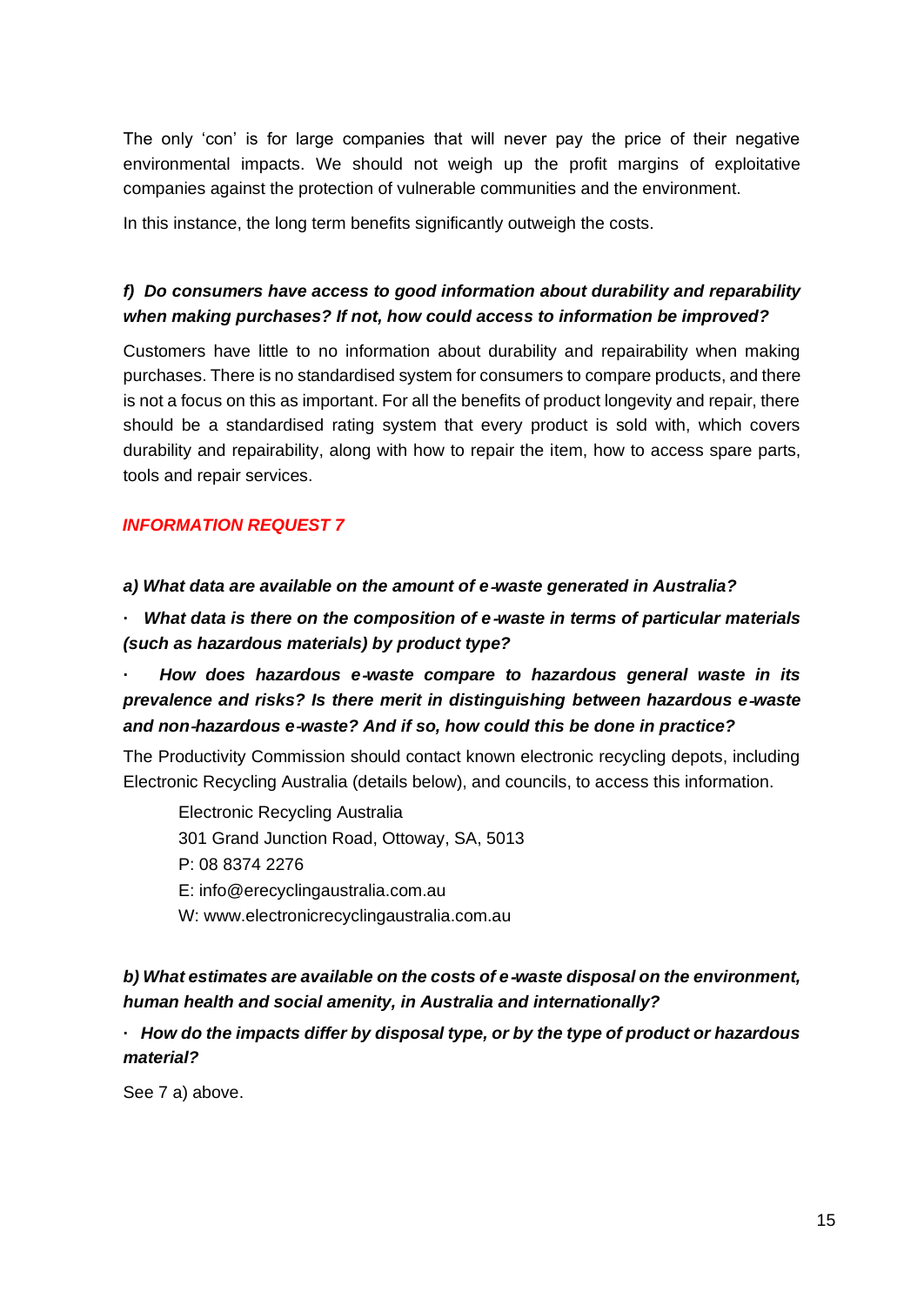*c) How much of Australia's e*‑*waste is shipped overseas for recycling? Is there evidence of circumstances where this creates problems for recipient countries?* **·** *Are there barriers to the expansion of domestic recycling facilities or the adoption* 

*of new recycling technologies in Australia (such as plasma arc incinerators)?* See 7 a) above.

*d) What are Australia's current policy settings for managing the potential environmental and health effects of e*‑*waste (such as landfill bans, the National Television and Computer Recycling Scheme or Mobile Muster)? Are these policy settings broadly right — that is, are they proportional to the impacts of e*‑*waste on the community?*

See 7 a) above.

# *e) How can a right to repair policy further reduce the net costs of e-waste in Australia, and would such an approach be an effective and efficient means of addressing the costs of e*‑*waste to the community?*

A Right to Repair policy, if covering all the things we outlined in Information Request 1, would significantly reduce e-waste as it would ensure products lasted longer, they were easier to repair, and that at the very end of its life, it could easily be broken down into component pieces to reuse in other ways, or recycle.

It would therefore be highly effective and efficient, with major social and environmental benefits.

#### *INFORMATION REQUEST 8*

# *a) What policy reforms or suite of policies (if any) are necessary to facilitate a 'right to repair' in Australia?*

The Productivity Commission should act with social and environmental responsibility for the future of both people and nature and enact a Right to Repair Law in Australia. It is crucial that we take the lead on ensuring the swift development of this legislation, and that these measures come from top down, as it is clear that market forces are not sufficient to reduce waste, improve working conditions for employees of high-production, low quality goods-type manufacturers, reduce our use of finite resources, and act in a way that is considerate of the future.

Such a law would set a standard for the design, manufacturing, transport, durability and life-cycle on all goods, for the benefit of the environment, finite resources and cost to consumers (both immediate product cost, and long-term environmental cost).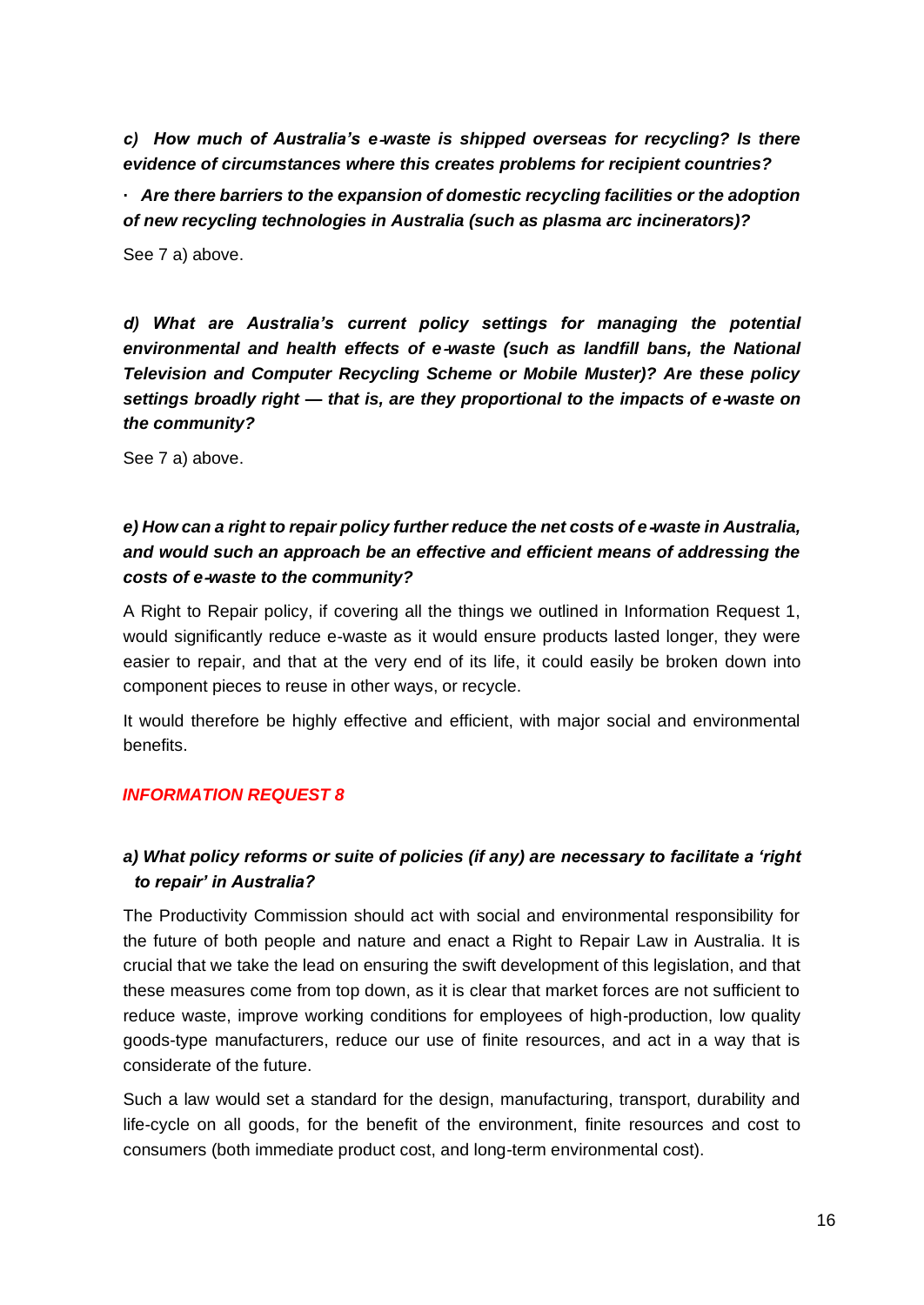A Right to Repair law should cover or catalyse the following:

### **1. Better design laws**

A Right to Repair Law must begin at the design end, ensuring new products created are done so with values of durability, sustainability and repairability in mind. A Right to Repair law should mandate that all new items:

- Are built to last banning planned obsolescence. Manufacturers should have to comply with durability and lifecycle requirements, and these should be set at a minimum with environment and social needs prioritised.
- Long-life or easy to repurpose materials
- All new items can be disassembled into component parts that are individually repairable/replaceable
- Built with repairability as a focus

Addressing product durability and repairability at the start of their life will significantly reduce waste as well as lessen the load on repair services.

### **2. Active repair promotion**

Beyond the design and manufacturing stages of product creation, legislation around a Right to Repair Law should address the barriers to consumers choosing to repair over discarding and replacing with new purchases:

- Ensuring accessing repair services and purchasing replacement parts is cheaper than replacing the broken item
- Items purchased to be provided with information on how repairs can be made, where to go for repairs and the tools that will be required.
- Ensuring consumers have easy, affordable access to replacement parts and tools should they be required.

### **3. Support for repair services**

In the interests of waste reduction, STEM innovation, and the support of makers, thinkers and inventors, successful and holistic Right to Repair legislation should include parameters for activating repair services and communities, for example:

- Funding Repair Cafes
- Funding Makerspaces
- Supporting design innovation for durability
- Training and activating local Repair Corps

## *b) Are there any other barriers to repair and/or policy responses that the Commission should consider?*

A clear barrier might be that manufacturers are unwilling to comply, as they will lose money from people not having to buy their item so frequently. The law should create space for a transition from unsustainable, damaging means of design and production, and importantly, prioritise repairability for social and environmental good.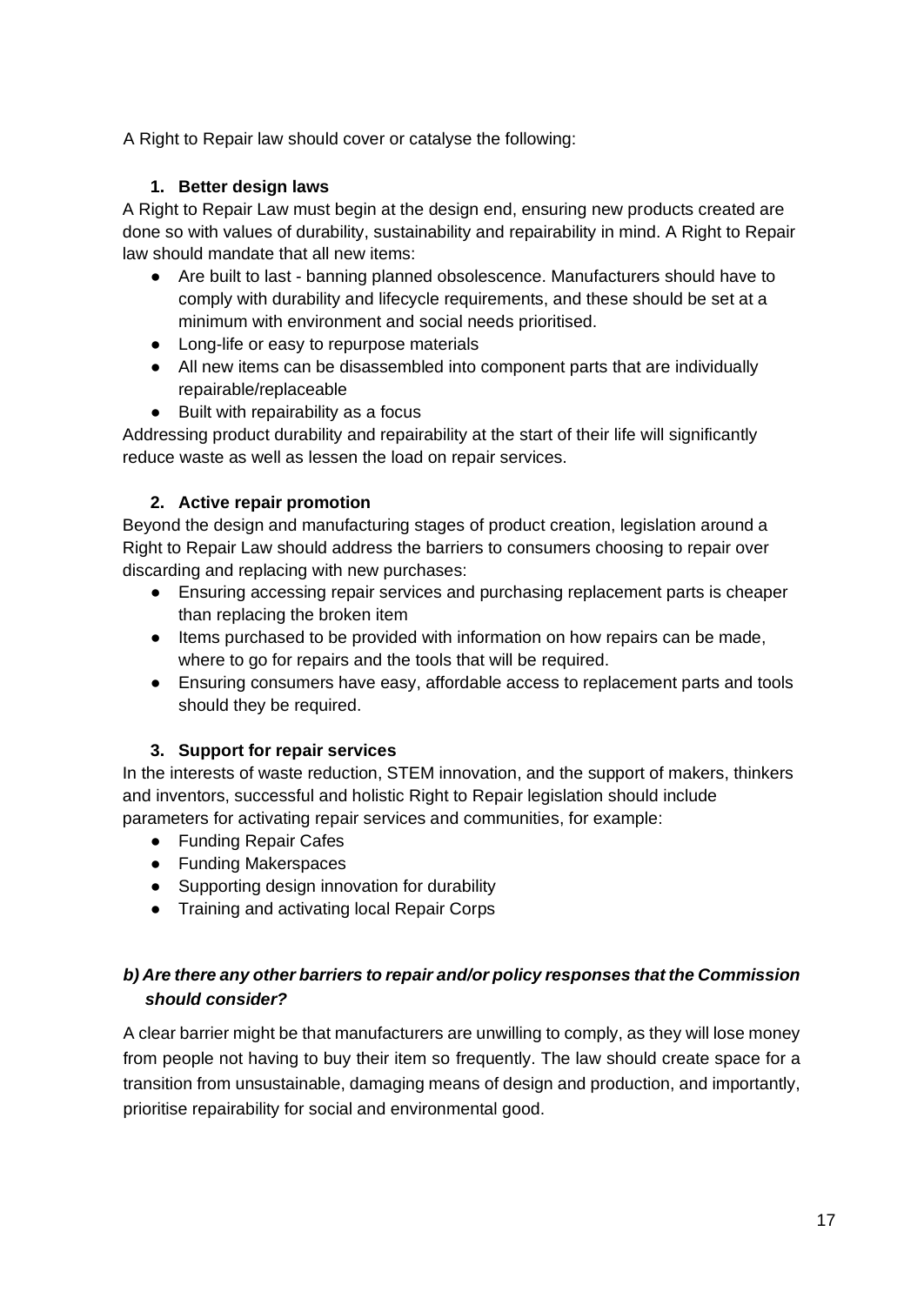## *c) What are the costs and the benefits of the various policy responses that have been proposed to facilitate repair (such as those outlined in table 1)?*

The benefits of enacting a Right to Repair law would mean that products last longer and repairing is easier. This has a myriad of flow-on benefits which can be explained across the three pillars of sustainability:

**Environmental** 

- **Minimising waste** repairing an item rather than throwing it away reduces the amount of broken items that end up as waste to landfill
- **Minimising resource needs** by extending the life of an existing item and negating the need to purchase a new one, we reduce the demand on materials needed to fabricate said new item
- **Minimising carbon emissions** repairing reduces transport miles needed to purchase an entire new item (parts likely to weigh less, have less material demand)
- **Encouraging environmental behaviours** Understanding repair markets and repair skills/options helps to shift people's headspace around their consumption and purchase choices, encouraging them to think about the design, fabrication, materials and lifespan of items. This in turn encourages people to consider and often reduce their broader impact on the environment.

Social

- **Working together** repairing together (through access to repair manuals, tools and parts), has the potential to connect diverse people over a common problem or interest - this helps build goodwill among facets of society that wouldn't otherwise link together
- **Community capacity-building** access to product information, tools and parts would be helping people to understand, diagnose and repair their item - which in turn builds skills, knowledge and confidence in the person
- **Rewarding experiences**  successful repairing and problem solving improves mental health
- **Preserving endangered skills** passing unique repair skills between communities and generations helps retain those skills for myriad benefits

Economic

- **Sharing economy** a more sustainable use of resources and sharing of repair knowledge, fostering goodwill, giving and honesty
- **Saving money on new items** for the vast majority of the time, fixing an existing item is cheaper than buying a new item (save for the times when those items are designed in such a way to actively be expensive to repair, to discourage repairing)
- **Saving money on repair services -** fixing at home or a repair cafe with the help of volunteers is significantly cheaper (and therefore accessible to those on low/no income or other expenditure requirements) than visiting an official repair shop